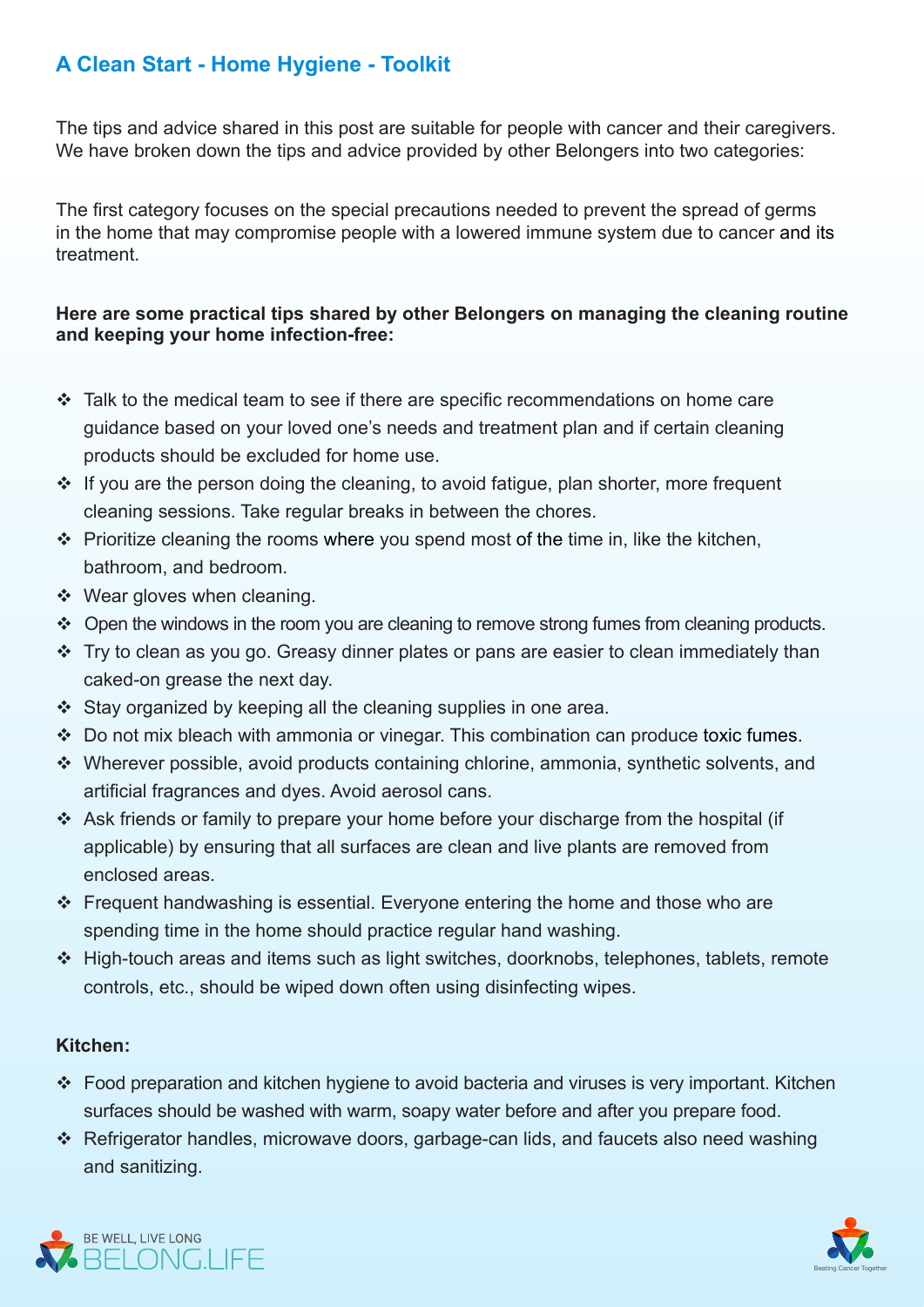- $\cdot$  Kitchen sponges/brushes often have the highest concentration of bacteria in your entire house, replace them frequently.
- ❖ Wash dish towels regularly every day or two.
- $\cdot$  The kitchen floor should be mopped at least weekly using a clean mop.
- $\cdot$  Clean the inside of the refrigerator and the shelves monthly, spills inside the fridge should be cleaned as soon as they happen.

## **:Bathrooms**

- $\cdot$  Toilets can host bacteria and viruses and should be cleaned a couple of times a week at least.
- $\cdot$  Use a toilet-cleaning solution making sure to clean the sides and rim, the outside, seat, and handle. You may want to use a disposable toilet brush.
- $\cdot$  The sink, faucet, shower, and countertops of toothbrushes should be cleaned weekly at least.
- $\cdot$  Bacteria can grow on towels especially in moist places. Wash the towels in warm or hot water weekly.

### **:Pets**

- \* Pets urine and poop can spread germs. Clean up and disinfect pets' mess immediately and wash your hands thoroughly. Use gloves.
- $\cdot$  Cat litter boxes should be kept in a separate area in the house and cleaned daily. Do not keep the litter box in a place where you prepare food, cook, or eat.
- $\cdot$  If you have a bird or other pet in a cage, change its cage liner every day using gloves.

## If your loved one is receiving chemotherapy or similar medications:

- $\cdot$  Trash should be placed in a double bag, especially if trash may contain bodily fluids.
- $\cdot$  Wear double gloves to protect your hands when cleaning the bathroom surfaces, toilet, or cleaning up any bodily fluids such as blood, vomit, urine, and sweat.
- $\cdot$  Laundry, including sheets and towels, should be washed separately.
- $\cdot$  If the laundry is not washed right away, place them in a plastic bag until laundry day.
- $\cdot$  Remember to wash your hands with soap and water after doing the laundry if you had any contact with bodily fluids on the fabric.

## **Extra Tips for Caregivers**

Mobility issues, peripheral neuropathy, pain, or weakness after treatment might make life at home challenging for some people. Making a couple of small changes within the home may make a big difference in the life of a person recovering from or receiving cancer treatment.



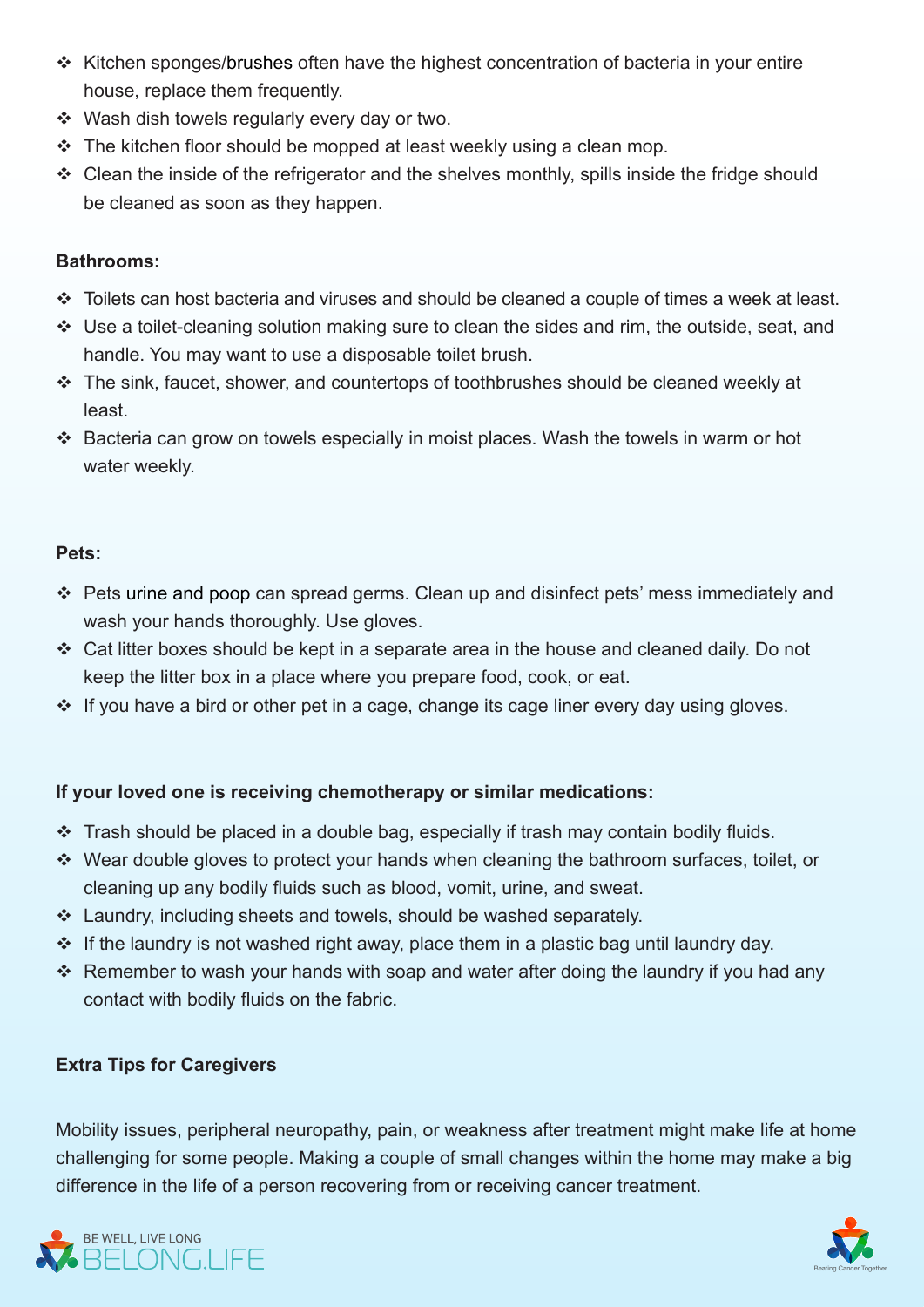- $\cdot$  Items such as underwear, clothes, and fresh bath towels and blankets should be kept easily accessible, such as in low shelves, drawers, or baskets.
- \* Try to lower the patient's bed or place a footstep nearby to make getting into and out of bed .easier
- $\div$  Ensure passages, stairs and hallways are well lit.
- $\div$  Get rid of slippery rugs or items on the floor that can be a tripping hazard.
- $\cdot$  Place a plastic chair with armrests in the shower or close to the sink if a hand-held shower is needed to make bathing easier or add hand grips to bathtubs.
- $\div$  Place a nonslip bathmat, both in and outside the tub or shower.
- $\div$  Add a portable toilet seat to the toilet for extra height or get a commode.
- $\cdot$  Change crockery to non-breakable dishes and cups.
- $\div$  Ensure there are healthy foods and snacks and food items the patient enjoys.

Over time, there may be a need to make structural changes in the home, such as a ramp, wider doorways, or a flat level entry/exit to the shower if the person uses a wheelchair.

## Here are some tips to avoid infections while receiving visitors at home and when going **.outdoors**

- $\cdot$  Ensure visitors and allied caregivers, including you, wash your hands with soap and warm water frequently or that hand sanitizer is applied before handling food or assisting your loved one with any tasks.
- $\div$  Ensure friends and family members who are sick do not visit.
- $\div$  Ensure you and your loved one wears a mask in crowds.
- $\cdot$  Ensure the patient has received all the needed vaccines or boosters.

Note: caregivers and other people living in the home with the patient should get a flu shot and updated vaccines, if needed, too.

## **Cleaning the Home Safely**

If you like, you may make a safe and effective home cleaner using vinegar and baking soda.

- $\cdot$  Mix together  $\frac{1}{2}$  cup vinegar,  $\frac{1}{4}$  cup baking soda, and  $\frac{1}{2}$  gallon of water.
- $\cdot$  To clean the oven and get rid of toilet stains, try using a baking soda paste mixed with a little water
- $\cdot$  To clean glass, mirrors, windows, and floors, mix vinegar and a little water together, spray and wipe with a clean cloth.